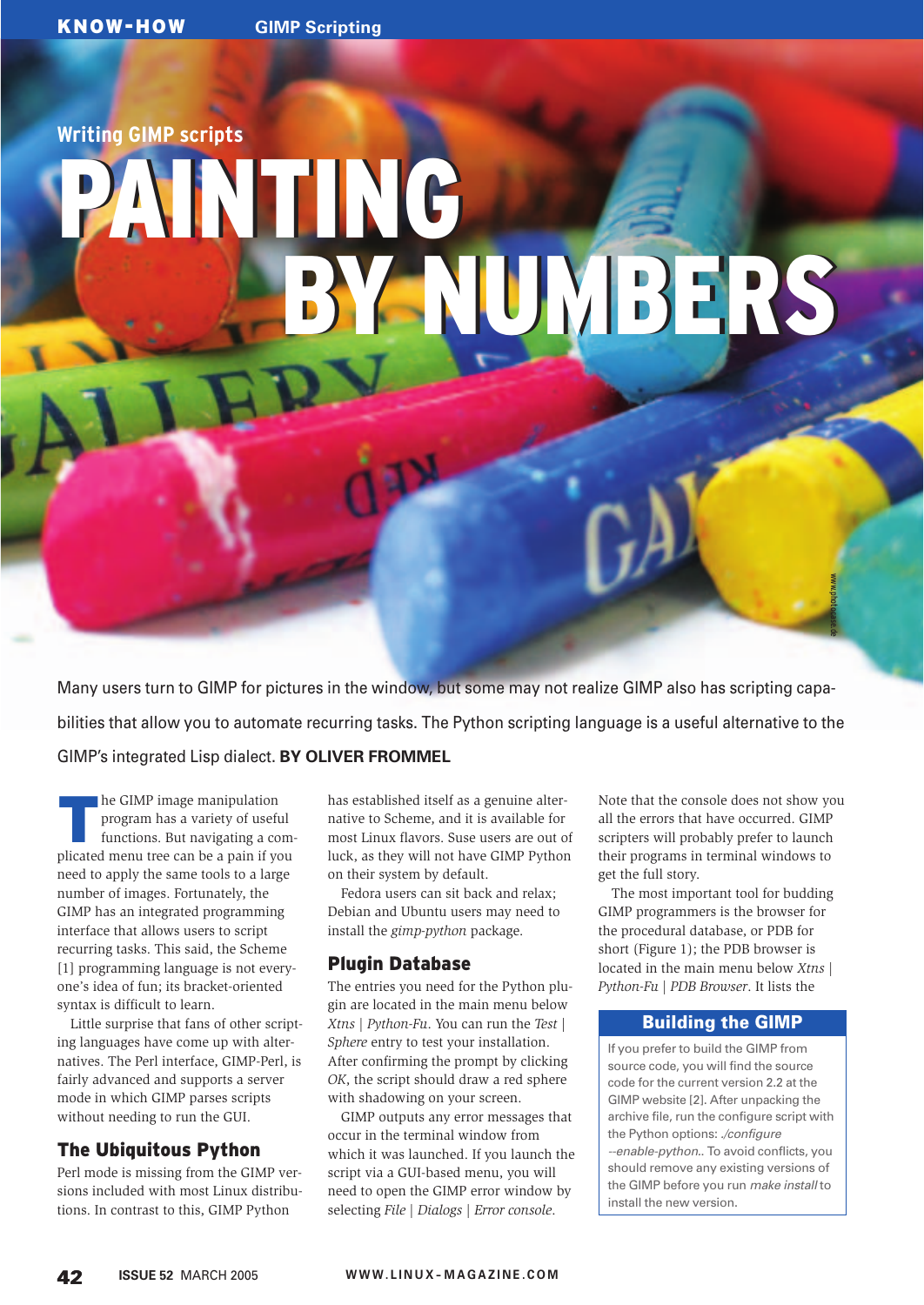| <b>Band</b>                                                   |  | <b>SAACE by NATH! SAMCE by Blut-</b>                                                                                                     | <b>Il Close</b> |
|---------------------------------------------------------------|--|------------------------------------------------------------------------------------------------------------------------------------------|-----------------|
| the Pay load                                                  |  | Help: Loady files of strutoes are the format                                                                                             |                 |
| <b>He Fits load</b>                                           |  | <b>BIRDE: Dulplut Innauge</b><br>Coll: Integer                                                                                           |                 |
|                                                               |  | tuty reade  BIT32: Interactive, numeritaristive<br>in Newares ETHIC The rarra of the Nets lead<br>rax filerams STMIG The rams entered    |                 |
| the ball load<br><b>Sie cel Insid</b><br><b>Mu faxal load</b> |  | Harne: Ne brep load<br>Middle size of the of virubous grow the format<br>Exapredit: 1997. Alexander fatholic<br>Author: Alexander Schuld |                 |

**Figure 1: GIMP's integrated script browser with a search field on the lower left. On the right it describes the PDB function.**

functions available to script programmers for GIMP scripting. For example, *file\_jpg\_load* loads a JPG file. You can run methods like this directly in the embedded Python console (*Xtns | Python-Fu | Console*).

The browser is your major source of information about the functions that your version of the GIMP gives you. Many tutorials and HOWTOs on the Internet are out of date, so it is a good thing that the search tool allows you to restrict the choice of functions to the things you are interested in. If you search for *layer*, for example, the browser will give you the functions that match this name. You can then click on a function in the left-hand field to view the information on that function in the PDB browser on the right. Of course, the input (*In*) and return value (*Out*) parameters are just as important as the functions themselves.

### Registering Plugins

The basic structure of a Python plugin is quite simple: a call to *register* to introduce the GIMP to the new plugin, and one or multiple functions that do all the work. Our first example will be a simple one that just pops up a dialog. Searching with the PDB browser takes us to the *gimp\_message* function, which has only one parameter, the text the window is supposed to display.

The *register* method expects no less than eleven parameters in the following order: plugin name, description, help text, author, copyright, date, menu path, permitted image formats, plugin parameters, memory buffer for return value, and working function. After registering, the first call has to be to *main()*.

Our example uses a plugin called *python\_fu\_simple*. This is the name that we (and other plugins) will use to call the plugin after registration. The next

as there are two basic flavors: for the GIMP's main menu, or for the context menu (right mouse button) in any image. The first part of the menu string for the main menu has to be *<Toolbox>*, whereas this is *<Image>* for the image drop-down. This prefix is then followed by the slash-separated

required: *<Image>/Python/Simple*. The next parameter specifies the image types (not formats) that the script can handle, that is, color images with (*RGBA*) or without (*RGB*) the alpha channel, or grayscale image (*GRAY*). If the plugin is not fussy, you can simply use a wildcard (\*).

path that the GIMP will access as

Finally, you have the input and output parameters and the name of the working function. Listing 1 has a minimal, but functional, example.

### **Listing 1: A simple GIMP script**

```
01 #!/usr/bin/python
02
03 from gimpfu import *
0405 def python_simple(img, \overline{z}drawable):
06 gimp.message("Example")
07
08 register(
09 "python_fu_simple",
10 "Displays a dialog",
11 "Help: Displays a dialog",
12 "Oliver Frommel",
13 "LinuxMagazine",
14 "2005",
15 "<Image>/Python/Simple",
16 "*",
17 [],
18 [],
```

```
19 python_simple)
```

```
20 main()
```
four parameters should be easy enough, as they comprise strings for informational purposes. The menu path is more important,

The plugin function is called *python\_ fu\_simple* (line 9), and the working function *python\_simple*. The working function always has the parameters *img* and *drawable* (line 5), which the GIMP automatically passes to the function – the list of input parameters in line 17 is empty. Line 3 shows how to load the GIMP module in Python.

To follow along with the example, save the listing as *simple.py* below your *~/.gimp/plug-ins* directory. Your directory may possibly be called *.gimp-2.0* or something similar. Make the script executable  $(chmod + x)$  and launch the GIMP. Now, when you create a new image (*File | New*), there should be a *Python | Simple* entry for the plugin in the context menu.

### Dialogs with the GIMP

Of course, this minimal example does not do anything really useful, so let's take a look at a less trivial example to demonstrate a few useful aspects of GIMP Python. The plugin will be adding a so-called vignette to the image, that is, a shadow that hides the unimportant part of the image and highlights the important part. The example demonstrates plugin parameters and GIMP functions that use selection filters.

The basic idea is quite simple. The script uses a function to select an ellipse the same size as the image, then inverts the selection and fills it with the fill tool. Appropriate transparency values and a gradient make the border between the vignette and the image as seamless as needed for the effect.

Plugin registration is similar to our previous example, but this time we need a few input parameters. GIMP will automatically generate a matching dialog box for the input parameters. For each parameter within square brackets, we will have four values, which are enclosed in round brackets. The first value specifies the parameter type, the second is the string with the variable name. This will be used by the script, for example, by the working function. Another string follows – this is a description of the parameter, and finally we have a default value. The whole section with the input parameters is as follows:

(PF\_INT, "feather\_in",  $\boldsymbol{z}$ 

[